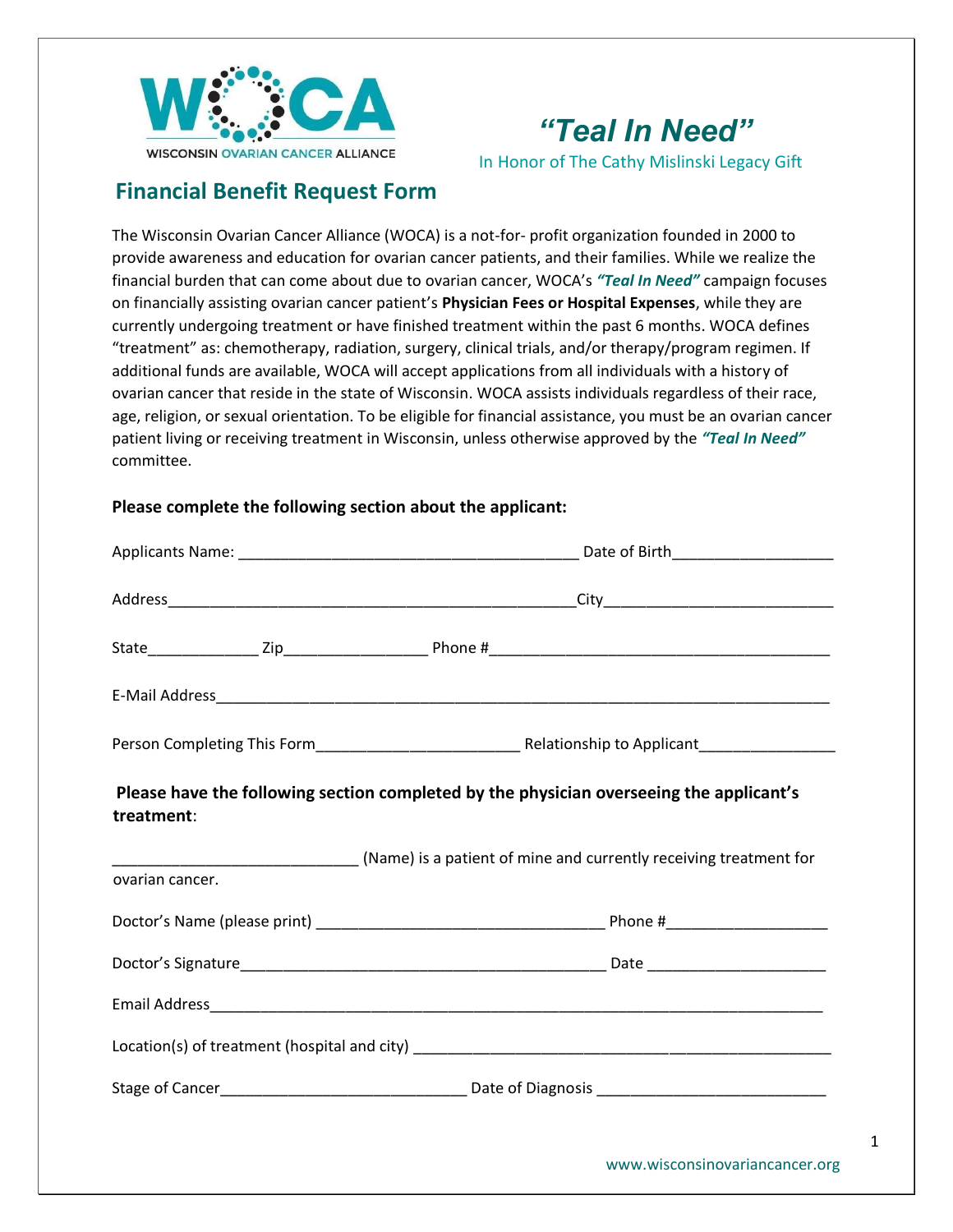

\_\_\_\_\_\_\_\_\_\_\_\_\_\_\_\_\_\_\_\_\_\_\_\_\_\_\_\_\_\_\_\_\_\_\_\_\_\_\_\_\_\_\_

This section to be completed by patient or representative. **Copies of bills must accompany this request.** Unfortunately checks **CANNOT** be made out directly to the requestor.

Total Amount Requested**\_\_\_\_\_\_\_\_\_\_\_\_\_\_\_\_\_**  *(Not to exceed \$1,000 annually)* 



Physician Fees

Hospital Expenses

### **\*\*ALL requests must accompany the bill of the requested amount**

Please check here if you have received assistance from the CRLF or WOCA in the past.

If so, Amount\_\_\_\_\_\_\_\_\_\_\_\_ and Date\_\_\_\_\_\_\_\_\_\_\_\_\_\_\_\_\_\_\_\_\_

Please add any other information that would be relevant to this application:

If chosen, WOCA will send payment DIRECTLY to the bill recipient. Recipient is limited up to \$1000 annually per submission date. Applicants are only able to receive funds annually from *"Teal in Need"* OR the **CRLF Fund**. Applicants are unable to receive funds from both programs.

\_\_\_\_\_\_\_\_\_\_\_\_\_\_\_\_\_\_\_\_\_\_\_\_\_\_\_\_\_\_\_\_\_\_\_\_\_\_\_\_\_\_\_\_\_\_\_\_\_\_\_\_\_\_\_\_\_\_\_\_\_\_\_\_\_\_\_\_\_\_\_\_\_\_\_\_\_

Would you be willing to share your story/ experience with other? (Your answer has no bearing on your financial request)

Preferred method of being contacted? \_\_\_\_\_\_\_\_\_\_\_\_\_\_\_\_\_\_\_\_\_\_ May a WOCA representative contact you?

I certify that the information provided in this application is true and accurate. I understand that withholding or falsifying any information in this application will disqualify me from any assistance from *"Teal in Need"* now or in the future.

| Signature |  |  | Date |
|-----------|--|--|------|
|           |  |  |      |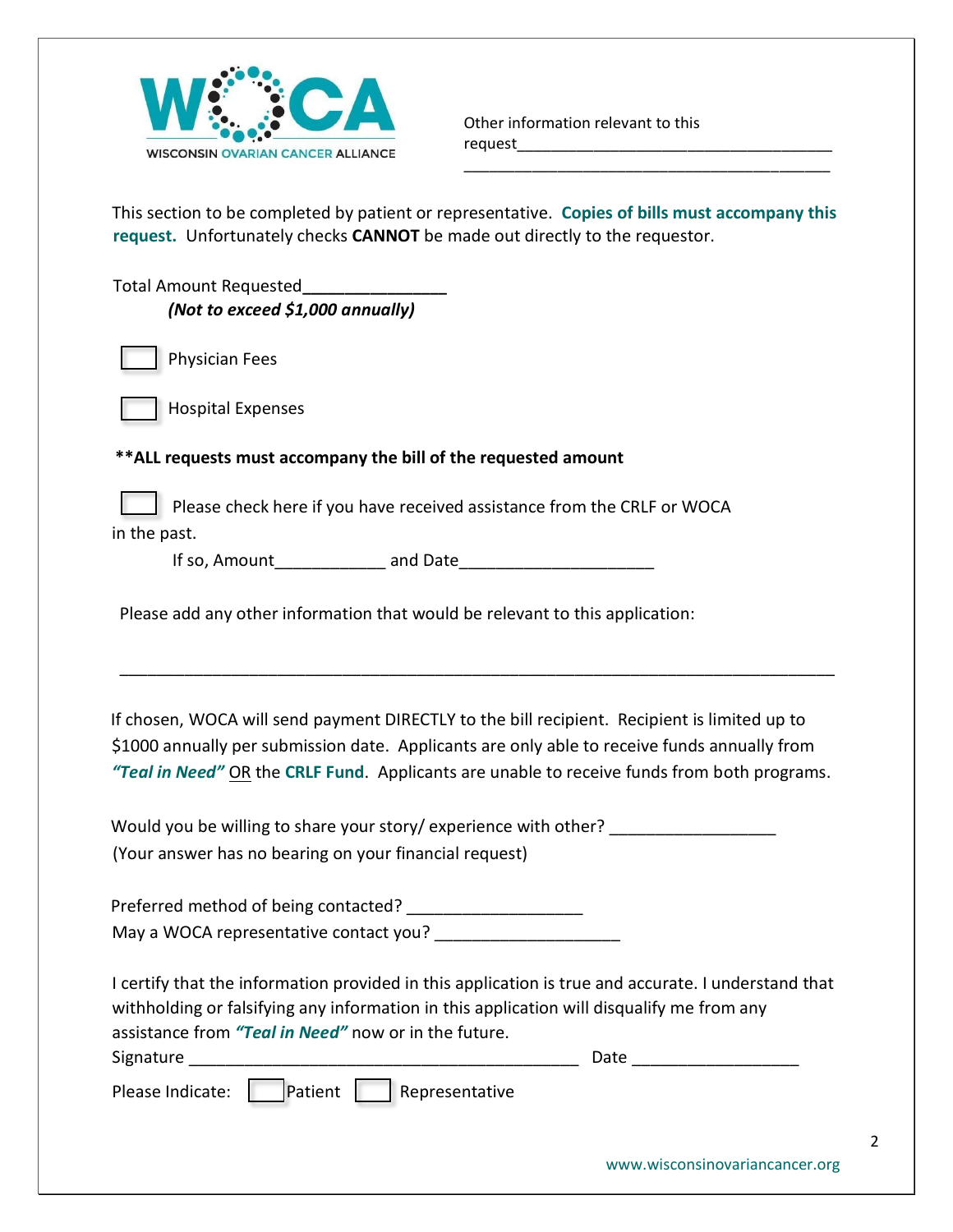

# **Rules and Restrictions**

- Checks will be made payable to the company of the bill requested to be paid. WOCA does not provide personal checks to the ovarian cancer patients. All financial requests must have documentation of the requested bill.
- An individual may not exceed more than \$1,000 annually from the **"Teal In Need"** Campaign.
- Individuals may not receive funds from both *"Teal in Need"* and the **CRLF fund** in the same year.
- Applications are kept on a quarterly basis. If a candidate is not chosen for the applied for month, they are welcome to reapply the following month.
- *"Teal In Need"* has budgeted a specific dollar amount for each quarter. Below are important dates regarding the 2022 application process and grant disbursement:
	- o **1 st Quarter- March 1st – March 15th:** Application Period (applications received before or after this period will not be considered)
	- o Week of **April 1st**: Awarded recipients will be notified and money will be dispersed **2 nd Quarter- June 1st – June 15th:** Application Period (applications received before or after this period will not be considered)
	- o Week of **July 1st**: Awarded recipients will be notified and money will be dispersed **3 rd Quarter- September 1st –September 15th:** Application Period (applications received before or after this period will not be considered)
	- o Week of **October 1st**: Awarded recipients will be notified and money will be dispersed
	- o **4 th Quarter- December 1st – December 15th:** Application Period (applications received before or after this period will not be considered)
	- o Week of **December 22nd:** Awarded recipients will be notified and money will be dispersed
- Funds are allocated on a staging & "need" basis
- Individuals working for WOCA or serving on WOCA's board are ineligible for *"Teal In Need"***.**
- Form must be fully completed. Incomplete forms will not be accepted.
- If you are not notified by the dates listed above, WOCA was unable to grant your request this quarter and you are welcome to reapply.

## **Once the application is completed:**

**MAIL TO:** 13825 W. National Ave, Suite 103, New Berlin, WI, 53151 ATTN: Jennifer Echevarria *OR* **EMAIL TO:** Jennifer@wisconsinovariancancer.org

## **With any questions:**

PLEASE CALL: 262-797-7804 **OR** EMAIL: [jennifer@wisconsinovariancancer.org](mailto:jennifer@wisconsinovariancancer.org)